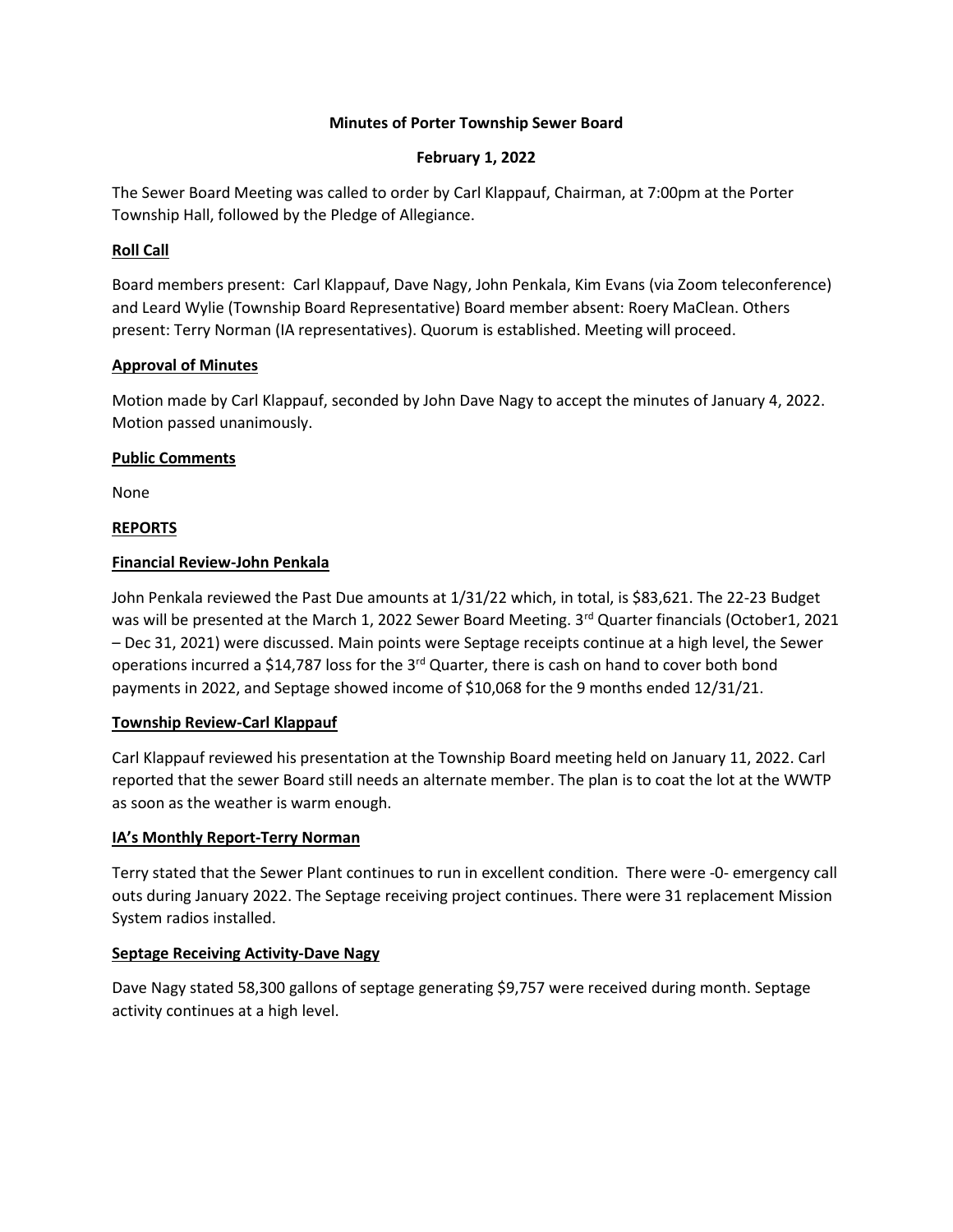## **OLD BUSINESS**

## **Periodic Review of Ordinances-Carl Klappauf**

Ongoing review.

## **Connections to sewer (see list) John Penkala**

John Penkala will follow up on the DeGroote property. Other properties show no problems.

#### **Wauman's property and C6 – Carl Klappauf**

No update at this time. Situation still being resolved by legal counsel.

## **R, R, I Fund discussion – Dave Nagy**

Continued discussion on the proper funding and use of the R, R & I fund.

## **IA Loan – Carl Klappauf**

Waiting on the finalization of project costs to forward to IA.

## **Septage Holding Tank Project – Terry Norman**

The project is ongoing.

## **Federal Covid Relief – John Penkala**

John Penkala will continue to monitor.

#### **Paved over manholes – Dave Nagy**

Owners will take care of this problem. This item can be removed.

#### **Miss Dig contract out – Terry Norman**

This item has not been addressed by IA yet.

#### **State Grants – John Penkala**

A possible source of funding – HB5522 – has been passed by the Michigan House but not by the Michigan Senate as of 2/1/22. The process of applying for grants/funding thru EGLE has started - a " "Community Status Determination" and an "Intent to Apply" has been filed with EGLE. A meeting will be set up with the USDA for possible funding/grants.

#### **DHHS assistance – John Penkala**

No activity at this time.

#### **NEW BUSINESS**

None